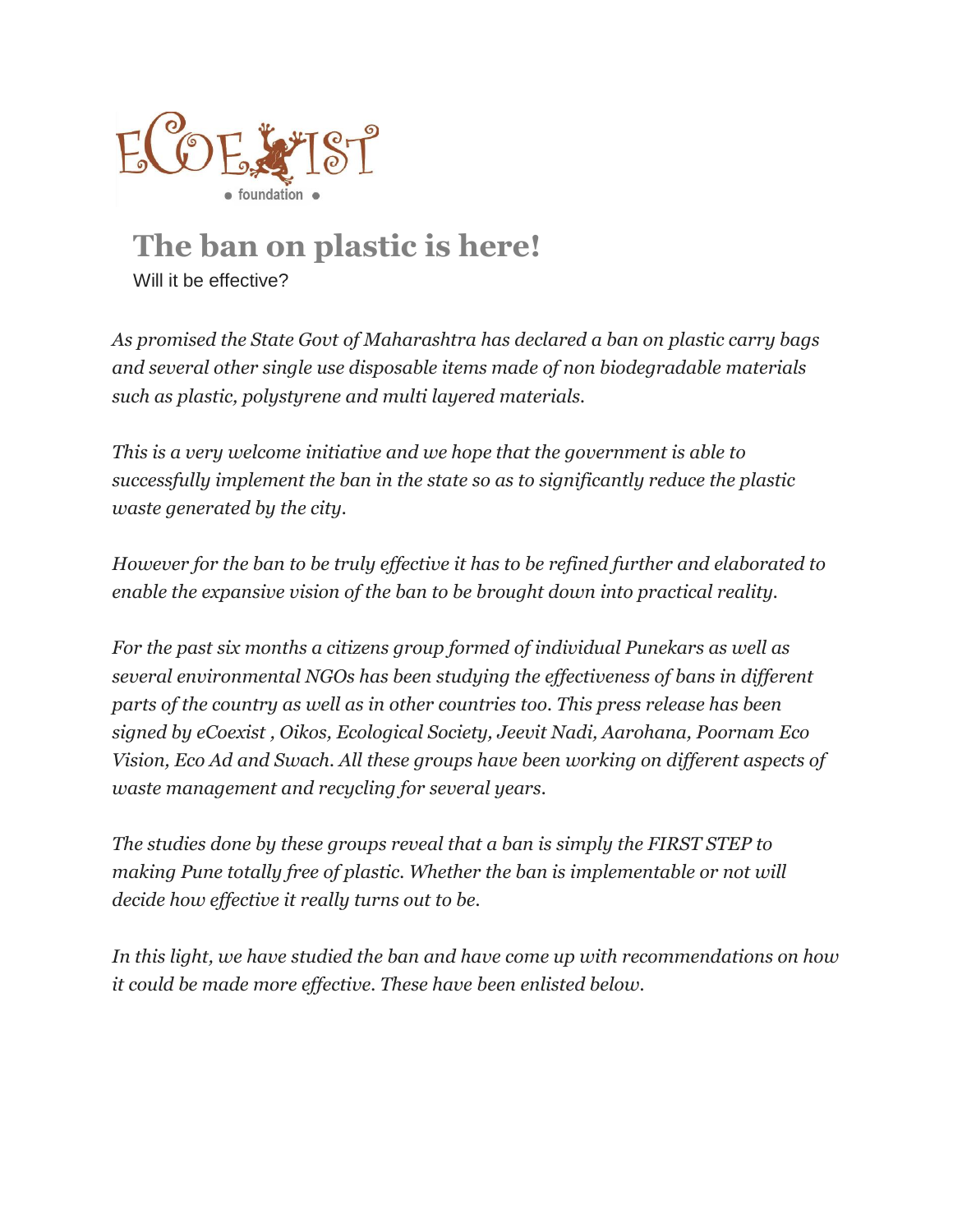#### DEFINITIONS

As the ban is applicable to the lay person, the retailer as well as the manufacturers it needs to be clear in its definitions. Scientific names of plastic need to be accompanied by common names ( or examples of application ) so as to be understood by lay people.

This will also clarify which kinds of plastic are not covered by the ban – for eg hard plastic used in construction etc.

The word BAG needs to be defined more specifically too as plastic carry bags are the first and easiest target of the ban. In California, bans specify exact range of dimensions, microns, amount of weight the bag can carry as well as for how long one can walk with the bag before it tears. This level of specificity in definition does not leave room for confusion.

The terms 'Biodegradable' vs 'Compostable' need to be differentiated by the ban as well. We are now seeing materials made of vegetal sources which are claimed to be biodegradable but are not necessarily compostable. The loose use of these terms by manufacturers needs to be warned against.

In the case of compostable plastic the ban only mentions 'visible' or distinguishable residue. However there may be invisible residues such as toxic gases that may be emitted during the process of degradation that are not considered.

Woven plastic such as that used for cement and gunny sacks are not mentioned in the ban. On disposal these have a tendency to break down into the long strands of plastic thread that can also cause havoc in soil and water. Similarly thinner plastics such as Cling film or Seran wrap – that is used to wrap foods in also need to be specifically defined.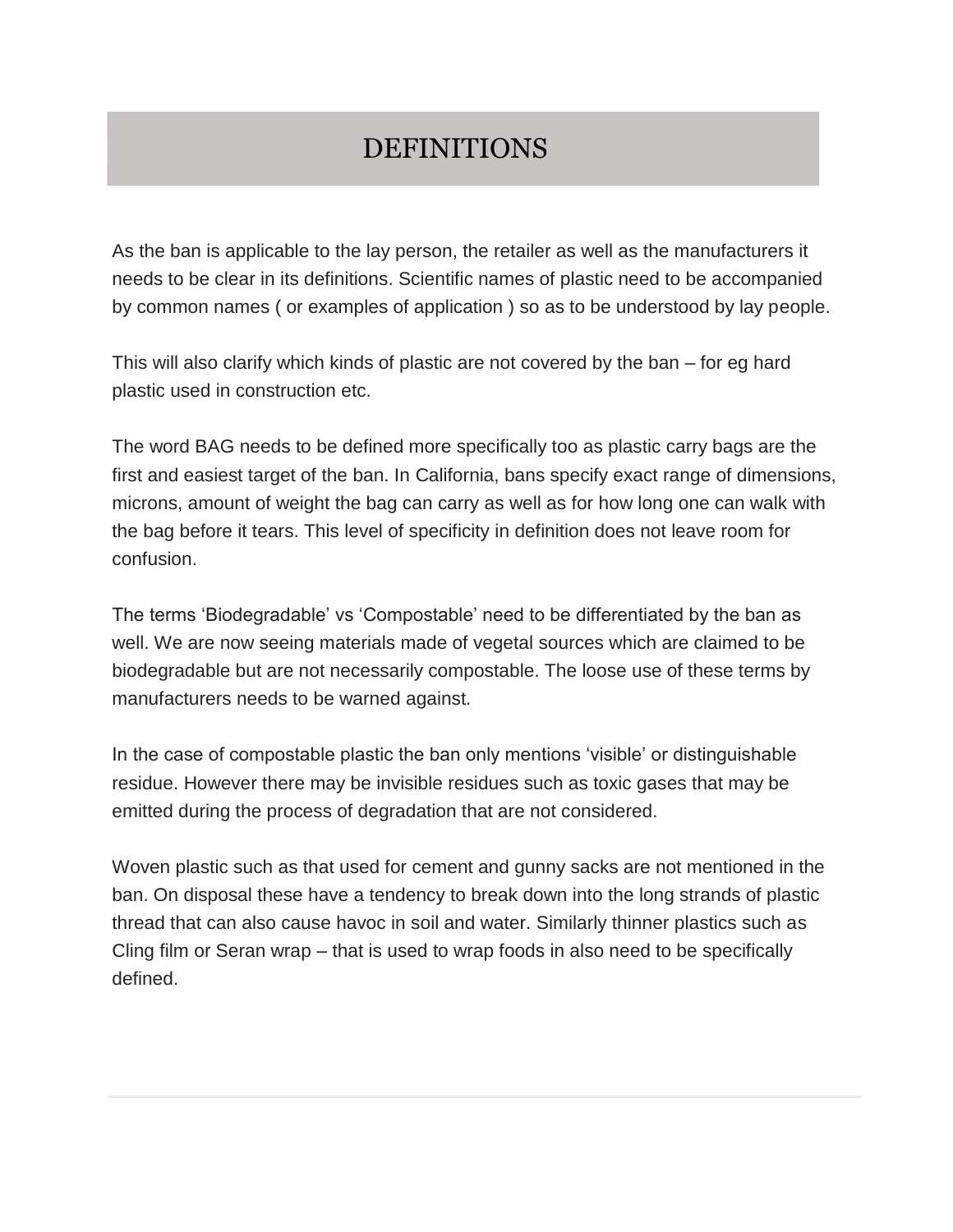## SCOPE

The scope of the ban in its current form is way too wide in its scope, and yet excludes extremely environmentally damaging, non -recyclable items like multi-layered plastic packaging by large manufacturers(e.g. chips packets). This will evoke resistance from various lobbies and may defeat the purpose of the ban itself. The scope needs to be reduced to make it more practicable and actionable and perhaps the government can address each disposable item step by step.

The scope of its application also needs to be defined by category of users – the current description is narrative and sweeping and misses certain sectors completely such as airlines and airports.

SINGLE USE IN ANY PRODUCT SHOULD NOT BE ALLOWED UNDER ANY CIRCUMSTANCE - this means that we need to move into habits of reuse and create materials and products that can be reused again and again for a long time.

#### TIMELINES FOR IMPLEMENTATION

The timelines mentioned by the ban are unrealistic and bound to fail, Within the first week of its release already the authorities are being appealed to change the first one months deadline to a more realistic three months.

The implementation of the ban needs to be advised to be done phasewise – targeting the easiest items to replace first and giving time for alternatives to be developed for the harder items. For eg

Phase 1: Easiest to implement - plastic and non woven carry bags Phase 2: All items related to ready food and water - cutlery, trays straws and bottles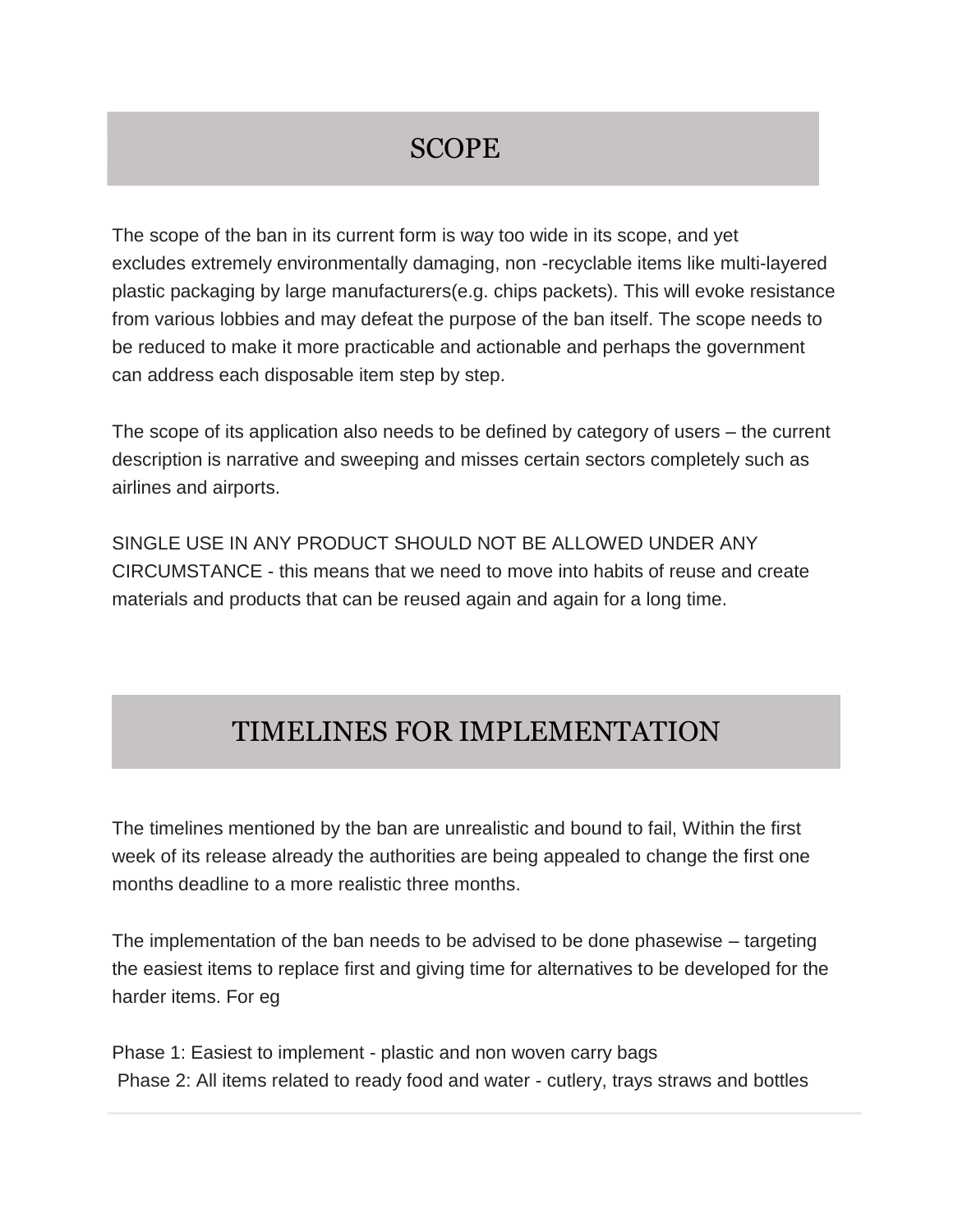Also non food packaging

Phase 3: Food packaging

This phase wise implementation will also give time for the laws governing those industries – such as food industry – packaging industry - to be refined to incorporate the ban on plastic.

## REGULATION

Similarly, the application of the ban to various stakeholders could also be phase wise acknowledging that the change may be easier in the organized sectors and may take more time in the non formal markets and supply chains.

For eg. Phase wise regulation of stake holders

Phase 1: Large retail chains that have authority to make sweeping change / organised institutions

Phase 2: small retailers / informal sector

If, however, a sweeping change is recommended by the government, since it has been alerting the public about the upcoming ban, it still needs to provide hand holding to small retailers and the informal sector in making the shift.

# **EXEMPTIONS**

The exemption of manufacturing for export to other states and other countries is problematic.

Inter state movement of plastic disposables needs to be clearly regulated and mentioned in the ban – checks at borders need to be instated to ensure that there is no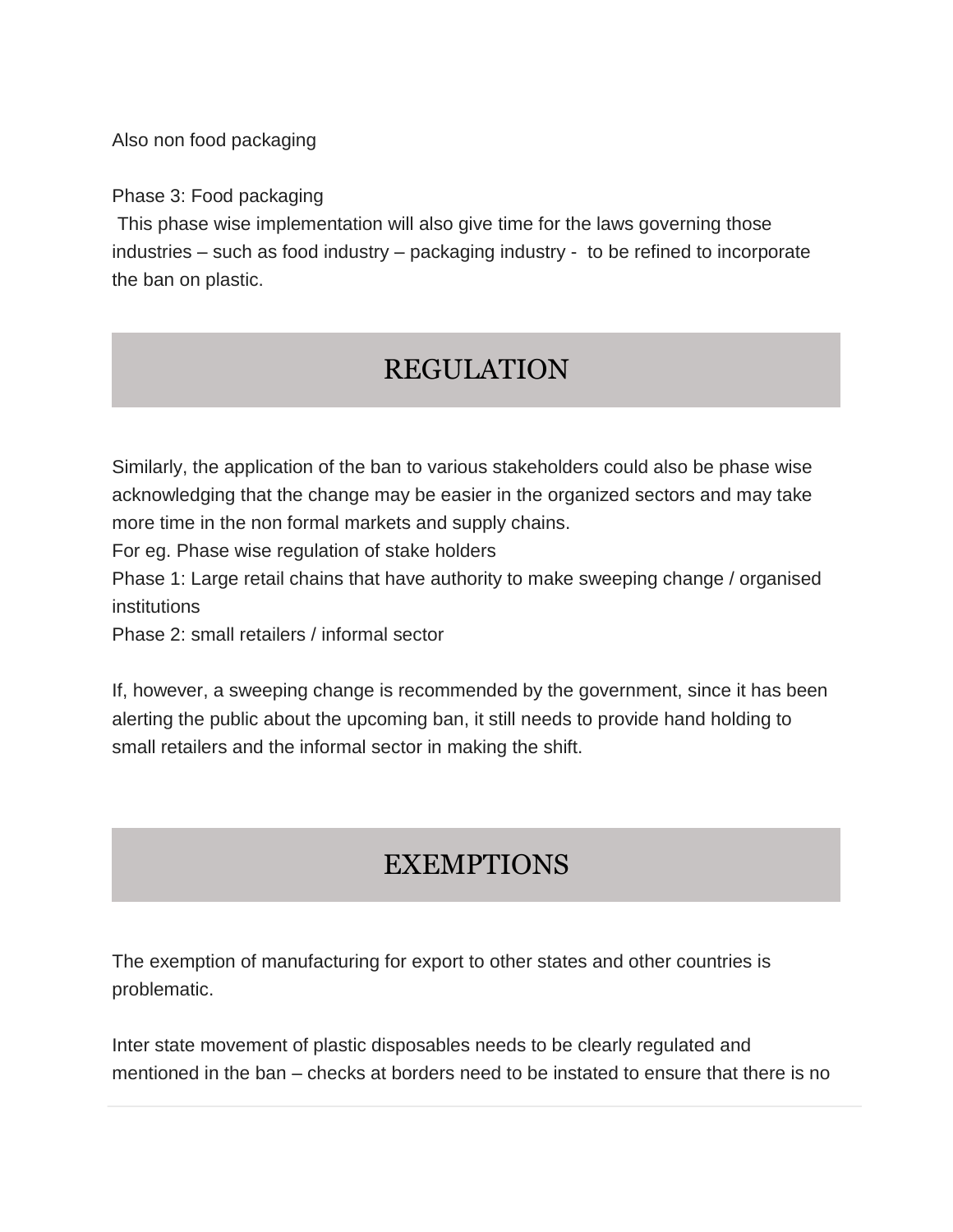smuggling of plastic disposables into Maharashtra.

There is unclarity about plastic that is an 'integral part of manufacturing process' which is exempt from the ban. Does the word 'integral' apply to the product for eg grains or is it integral to the process of packaging? This covers an entire range of packaging that has not been specified clearly enough. This point also excludes multi layered packaging for foods – a material that has no resale nor recycling value and ends up in landfill.

In the case of the medical industry, only primary and essential plastic packaging needs to be exempt. Non essential plastic disposables such as plastic carry bags for pharmacies etc need not be exempt.

# DIMENSION

The smaller the size of the disposable plastic item the more harmful its impact therefore the size of plastic products also needs to be limited to a certain minimum handleable size for eg microbeads are impossible to collect and clean. Sachets such as those used for shampoos are also problematic because of their small size. The ban should strictly be imposed on smaller size disposable products.

# CLAIMS AND DISCLAIMERS

The ban demands that manufacturers mention clearly what the product should be used for and for consumers to strictly follow this in their usage.

The expectation that a product - should be 'used for this purpose only ' is unreal and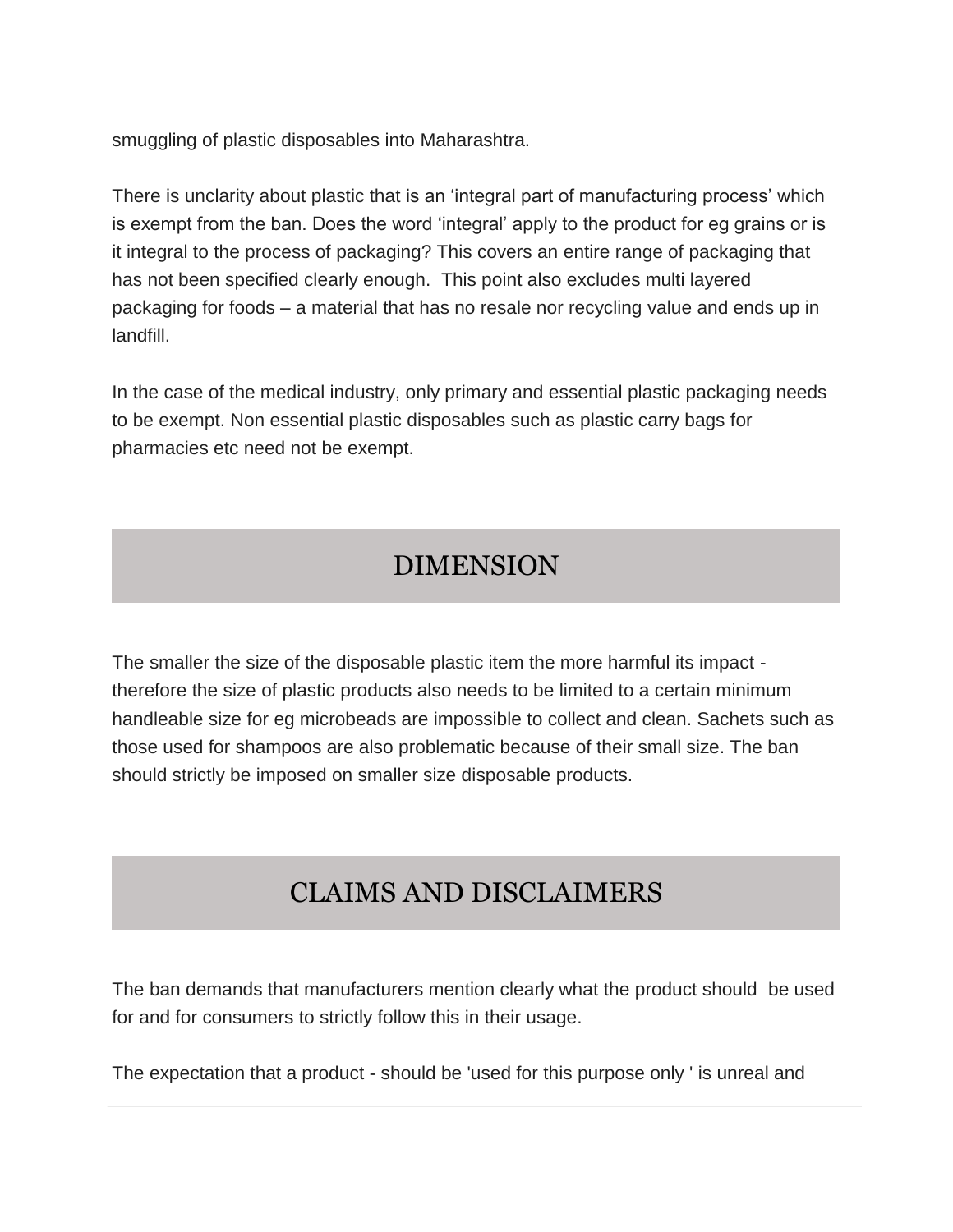impossible to monitor - if garbage bin liners are used to package fruit it will be very hard to check on such interchangeable functionality.

Instructions for recycling of product need to be mentioned on the product itself - where do I throw it ? How do I recycle it? How do I compost it?

Colour coding could be a simple yet powerful way of helping consumers identify the different types of bags and what they need to be used for – yellow bags are already being given out for medical waste collection. Similarly, specific colours of bags could be assigned to specific usage – this would make it much easier to identify cross usage as well.

## PENALTIES

Is the use and sale of plastic bags now considered a criminal offence? In this case who is authorized to take legal action beyond fines and penalties? Can consumer groups help to implement such penalties?

# COMMUNITY PARTICIPATION

This ban for the first time, puts the onus of responsibility on the consumers too. How is this going to be implemented? Will there be a task force of officers stopping people on the streets carrying plastic bags – just as they do with helmets? To encourage self enforcement of this regulation among consumers and citizens , there need to be ways in which the community can engage with the implementing authorities. Tools and forums need to be developed for this community participation and rewards instated for ideal behavior.

Citizens can be involved in reporting offenses, collection of old stocks of plastic and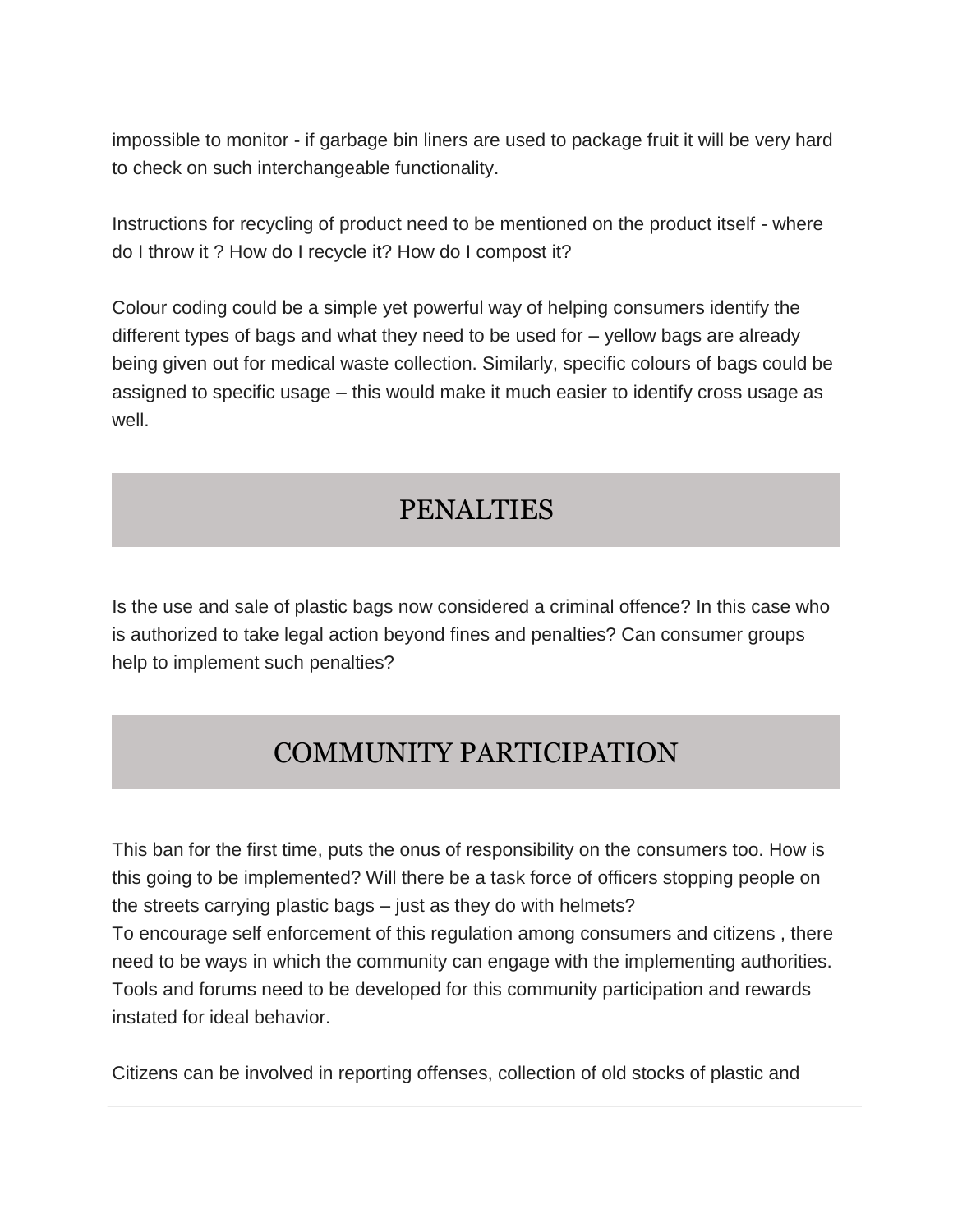possibly in collection of fines too. Similar to the concept of traffic wardens that enabled citizens to help with regulating traffic, there could be concept of 'Plastic Wardens' as well.

A widespread awareness raising campaign will be required to inform people what the ban covers and what it does not. Citizens groups need to be supported by the government to help with such awareness raising activities.

Citizens participation in the expert and empowered committees established by this ban will allow information from the ground to come back to the authorities.

# DISPOSAL

A system is required to collect all unused stocks of plastic bags currently in hand with retailers – they are continuing to use existing stocks to exhaust the stocks until the end of the first month as there is no specific instruction on where they can dispose of this stock.

We need an authorised list of recyclers where people can deposit the plastic disposables.

The timelines for disposal of current stocks should be more realistic such as

- 1. For manufacturers: 3 months
- 2. For sellers and retailers : 3 months
- 3. For users: 6 months
- 4. For local bodies to arrange systems of collection: 3 months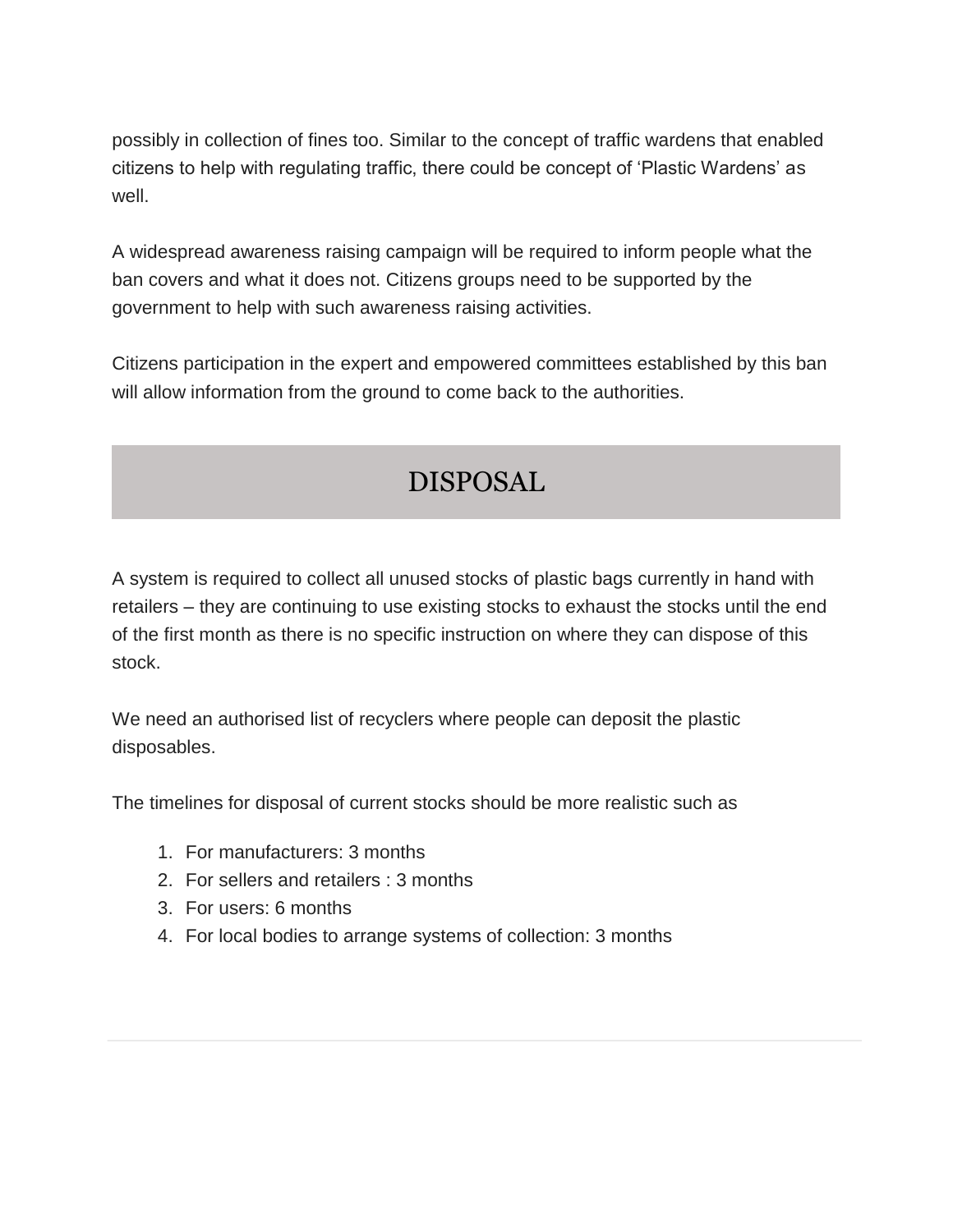#### RECYCLING

The ban clearly mentions the need for manufacturers to take responsibility of the disposable items that they are allowed to use such as the milk bags as well as PET bottles, asking that they create systems of buy back. This is a welcome move however it is only temporary.

Do recyclers get regulated as stringently as manufacturers of plastic disposables? The significant loss of quality and quantity in recycling does not make it a viable financial activity for the manufacturers themselves to invest in necessarily.

Eventually, all plastic disposables need to be replaced by more sustainable alternatives and the long term vision needs to be kept in mind and sight by such a ban.

In the short term, the government needs to publish a list of authorized recyclers that current stocks of plastics can be deposited with.

The ban also does not acknowledge the existing informal system of recycling. By excluding existing recycling chains the ban threatens to derail recycling overall which can only succeed if it integrates existing systems. ( The introduction of deposit refund schemes for some high value materials will adversely impact the informal recycling trade, taking away these high value materials from the stream, making it nonviable to recycle low grade items. It will transfer the revenues generated through recycling out of the pockets of waste-pickers and into the hands of larger corporations threatening the foundation of recycling in our urban centers. More than 90% PET is already recycled by the informal sector). Amongst the authorized recyclers, the government needs to ensure the inclusion of small scale informal recyclers as well.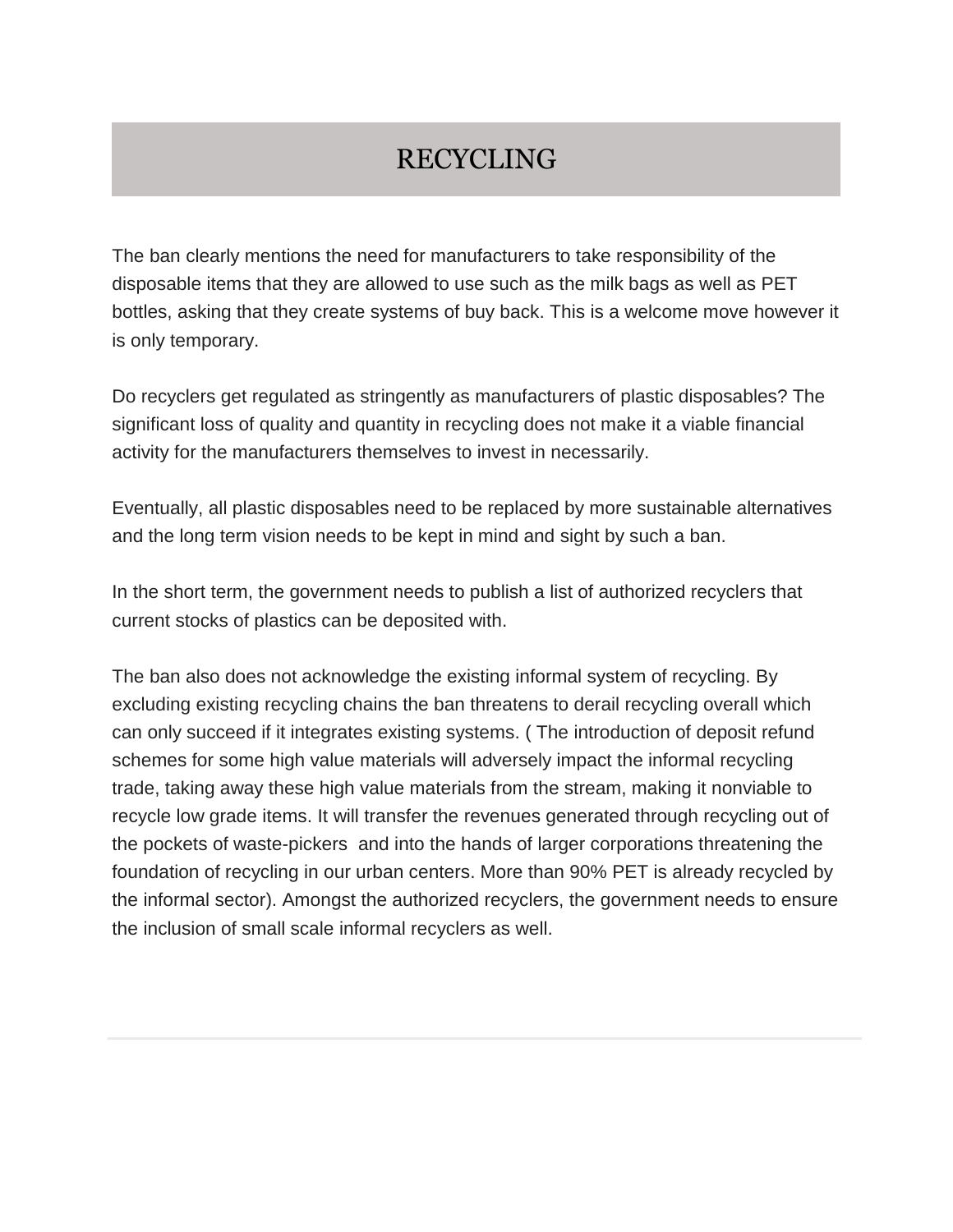# MONITORING

A public and transparent system of reporting and monitoring should be put into place for citizens to be able to follow the progress being made by the government on implementation. A website or social media page that shares success stories and also tracks changes statistically would help keep the implementation on track . Challenges that are bound to arise in the process can be discussed and refinements made accordingly.

Monitoring of retail stores needs special attention and citizens participation in such monitoring can be very useful.

## PROMOTION / COMMUNICATION ABOUT BAN

All retailers associations need to be given a clear document of what the ban specifies – what is banned and what is exempted. Currently there is confusion about materials such as non woven etc as retailers seem to think it is a cloth fabric.

In states like Sikkim the ban on plastic simply led to a replacement of plastic bags with non woven bags, as many people feel this is a fabric and hence a biodegradable material. The term non woven – though mentioned in the ban – does not currently make sense to the common man or the retailers as they are unfamiliar with the term. Awareness needs to be raised about this material specifically.

Retail shops, restaurants , chain stores need can be rated publicly by their level of commitment to the ban.

Similarly licenses can be revoked depending on the use or avoidance of plastic disposables.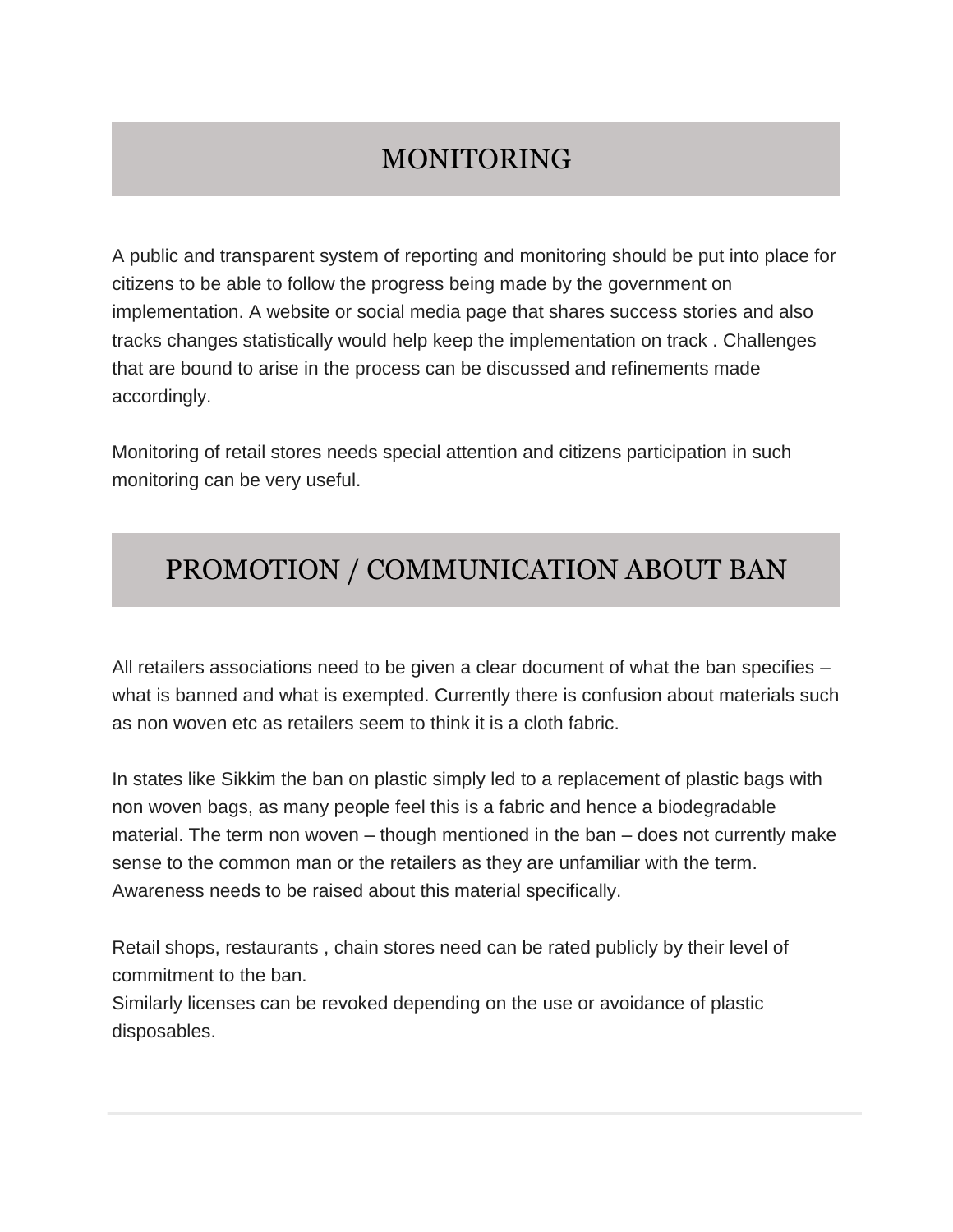#### ALTERNATIVES

The ban document does not offer much in terms of solutions or alternatives. It leaves the development of the alternative material, product or system to the industry and market at large. This is resulting in newer materials with claims that cannot be verified and impacts that are unknown.

# SYSTEMS OF USE

A lot of systems around plastic disposables will also have to be redesigned. For eg, the use of personal bags at cashier and check out systems in malls, the systems of food deliveries, the entire online marketing and packaging systems .

Simply changing or prohibiting an item without thinking through the impact it has on the entire system is an invitation to failure.

*These are some of the critiques and recommendations that have arisen from our study of the current ban document and we would be happy to discuss in further detail. Solutions will evolve as the ban takes effect and if the government stands firm in its commitment to make Maharashtra free of single use disposables.* Signed by:

- 1. Manisha Gutman, eCoexist
- 2. Manasi Karandikar, Oikos
- 3. Ketaki Ghate, Ecological Society
- 4. Amita Deshpande, Aarohana
- 5. Dr Rajesh Manerikar, Poornam Eco vision
- 6. Suchismita Pai, SWaCH
- 7. Rohit Nayak , EcoAd